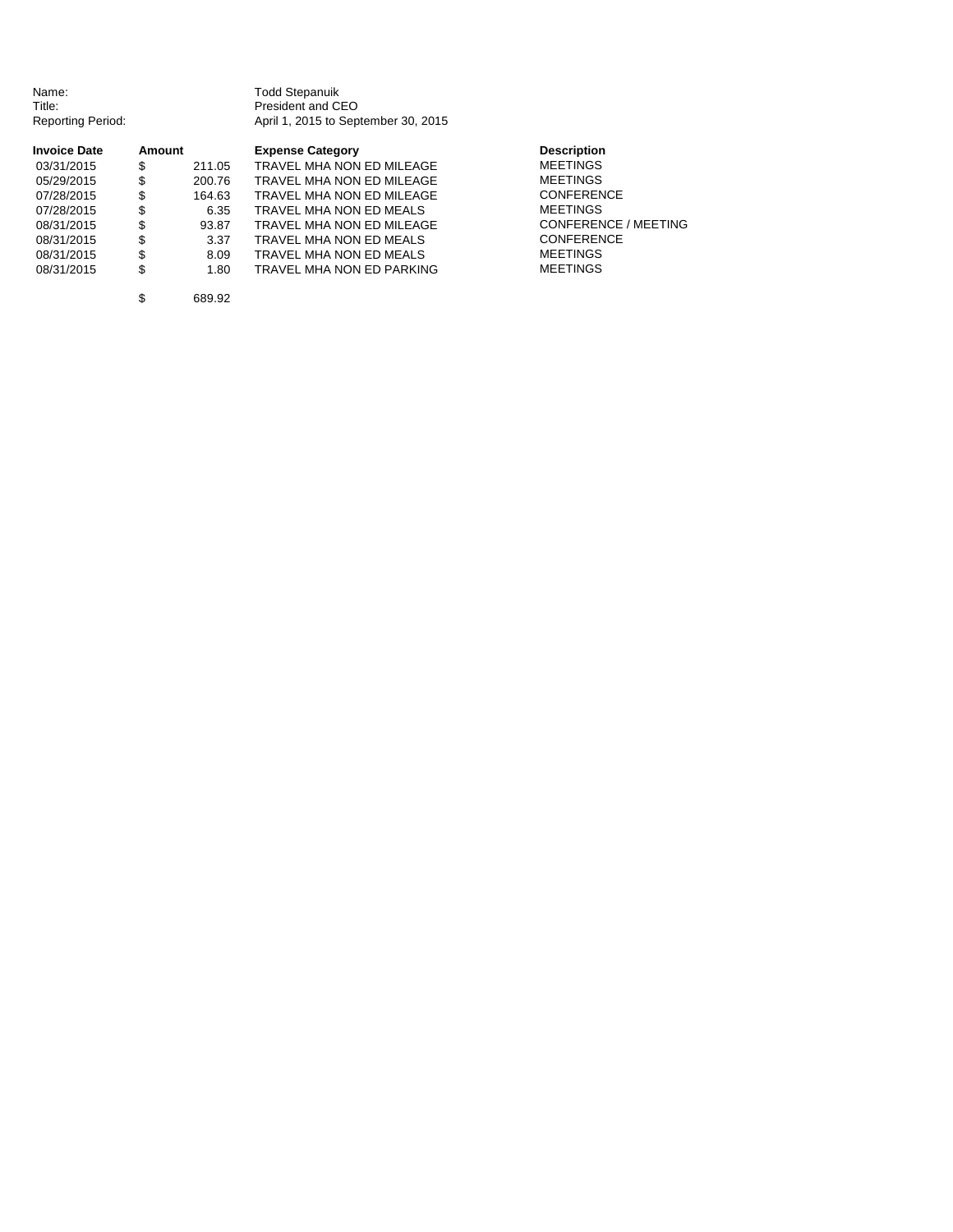Name: Name: Name Nancy Maltby<br>
Title: COO & Chief I

Title: COO & Chief Nursing Officer<br>Reporting Period: April 1, 2015 to September 30 April 1, 2015 to September 30, 2015

| <b>Invoice Date</b> | Amount |        | <b>Expense Category</b>                | <b>Description</b> |
|---------------------|--------|--------|----------------------------------------|--------------------|
| 02/28/2015          | \$     | 238.26 | TRAVEL MHA NON ED MILEAGE              | <b>MEETINGS</b>    |
| 03/31/2015          | \$     | 176.26 | TRAVEL MHA NON ED MILEAGE              | <b>MEETINGS</b>    |
| 05/01/2015          | \$     | 303.76 | TRAVEL MHA NON ED MILEAGE              | <b>MEETINGS</b>    |
| 05/05/2015          | \$     | 48.87  | TRAVEL MHA NON ED MILEAGE              | <b>MEETINGS</b>    |
| 05/06/2015          | \$     | 13.50  | TRAVEL MHA NON ED OTHER TRANSPORTATION | <b>CONFERENCE</b>  |
| 05/06/2015          | \$     | 4.64   | TRAVEL MHA NON ED MEALS                | <b>CONFERENCE</b>  |
| 05/31/2015          | \$     | 227.50 | TRAVEL MHA NON ED MILEAGE              | <b>CONFERENCE</b>  |
| 06/30/2015          | S      | 218.75 | TRAVEL MHA NON ED MILEAGE              | <b>MEETINGS</b>    |
| 07/31/2015          | S      | 187.50 | TRAVEL MHA NON ED MILEAGE              | <b>MEETINGS</b>    |
| 08/31/2015          | S      | 201.25 | TRAVEL MHA NON ED MILEAGE              | <b>MEETINGS</b>    |

 $$ 1,620.29$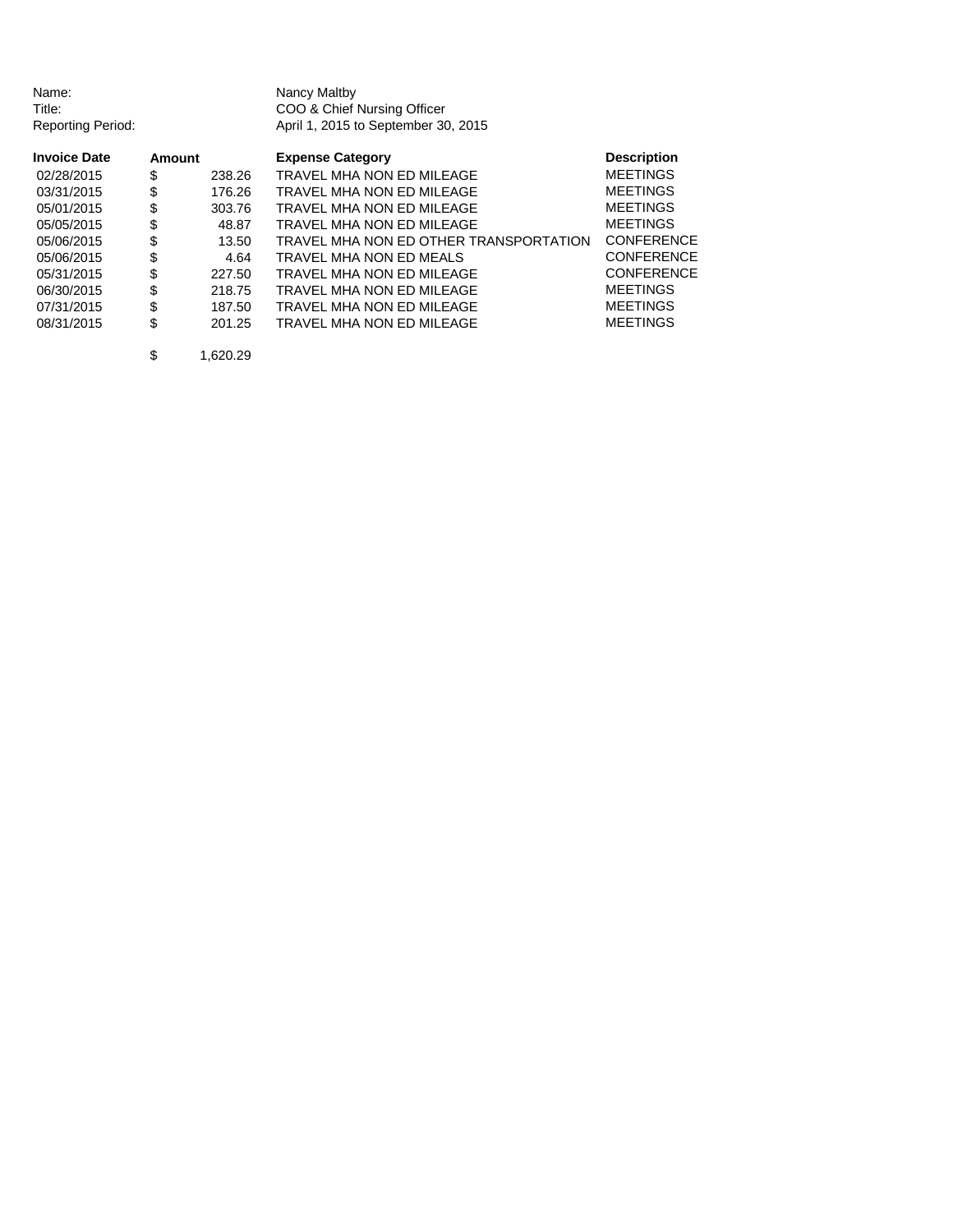| Name:             | Alasdair Smith                         |
|-------------------|----------------------------------------|
| Title:            | VP Finance and Chief Financial Officer |
| Reporting Period: | April 1, 2015 to September 30, 2015    |

| <b>Invoice Date</b> | Amount |        | <b>Expense Category</b>   | <b>Description</b> |
|---------------------|--------|--------|---------------------------|--------------------|
| 07/29/2015          | \$     | 8.00   | TRAVEL MHA NON ED PARKING | <b>MEETINGS</b>    |
| 07/29/2015          | \$     | 4.80   | TRAVEL MHA NON ED PARKING | <b>MEETINGS</b>    |
| 07/29/2015          | \$     | 4.80   | TRAVEL MHA NON ED PARKING | <b>MEETINGS</b>    |
| 07/29/2015          | \$     | 827.42 | TRAVEL MHA NON ED MILEAGE | <b>MEETINGS</b>    |
| 07/29/2015          | \$     | 66.28  | TRAVEL MHA NON ED MEALS   | <b>MEETINGS</b>    |
| 07/29/2015          | \$     | 4.80   | TRAVEL MHA NON ED PARKING | <b>MEETINGS</b>    |

\$ 916.10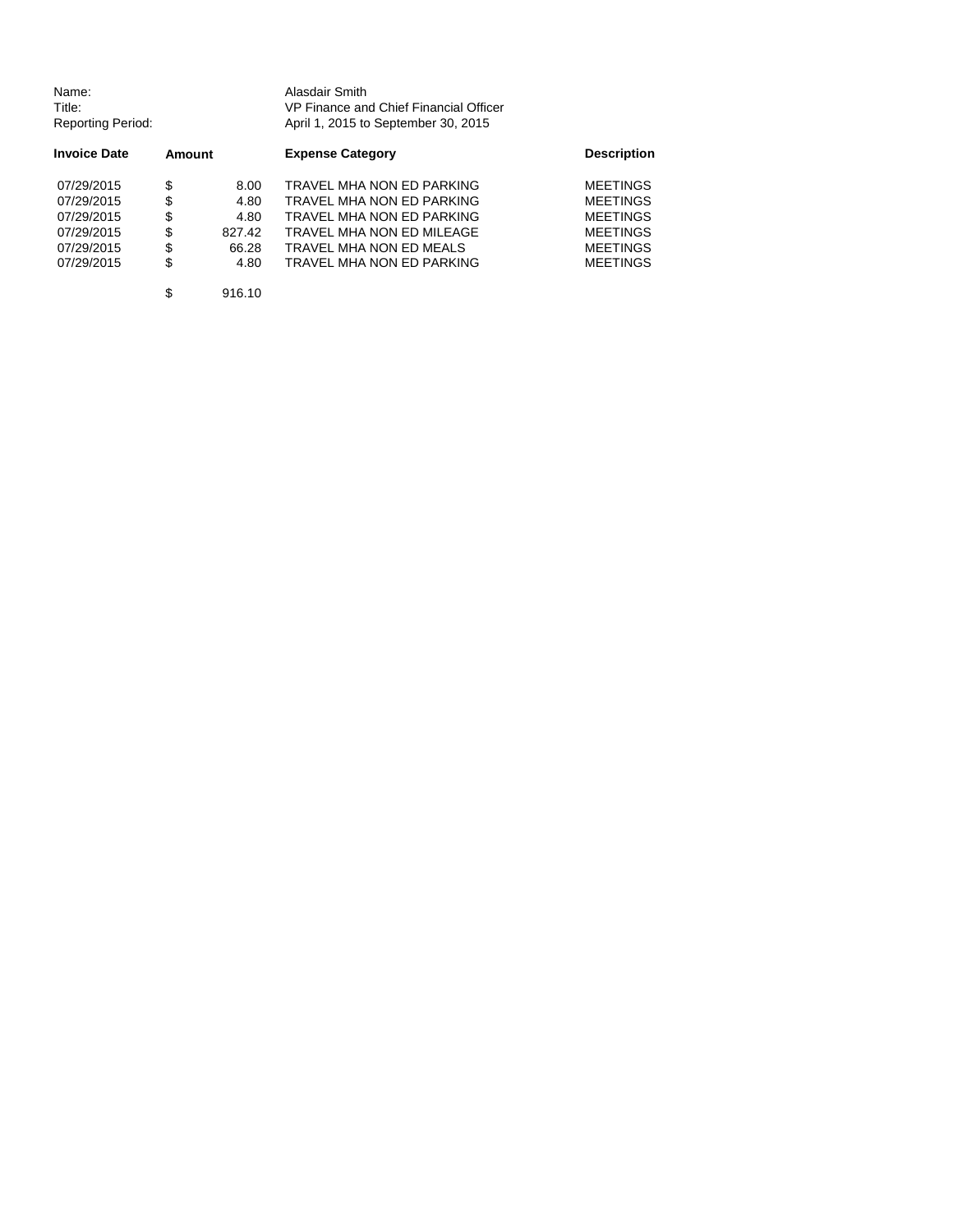| Name:<br>Title:<br><b>Reporting Period:</b> |        | <b>Stephane Ouellet</b><br>VP Strategic Partnerships / FCHS Site Director<br>April 1, 2015 to September 30, 2015 |                    |
|---------------------------------------------|--------|------------------------------------------------------------------------------------------------------------------|--------------------|
| <b>Invoice Date</b>                         | Amount | <b>Expense Category</b>                                                                                          | <b>Description</b> |

| 03/31/2015 | \$ | 135.25 | TRAVEL MHA NON ED MILEAGE | <b>MEETINGS</b> |
|------------|----|--------|---------------------------|-----------------|
| 04/30/2015 | S  | 110.52 | TRAVEL MHA NON ED MILEAGE | <b>MEETINGS</b> |
| 06/09/2015 | S  | 248.36 | TRAVEL MHA NON ED MILEAGE | <b>MEETINGS</b> |
| 06/30/2015 | S  | 792.17 | TRAVEL MHA NON ED MILEAGE | <b>MEETINGS</b> |
| 08/05/2015 | S  | 20.00  | TRAVEL MHA NON ED MILEAGE | <b>MFFTINGS</b> |
| 08/31/2015 | S  | 56.60  | TRAVEL MHA NON ED MILEAGE | <b>MFFTINGS</b> |

\$ 1,362.90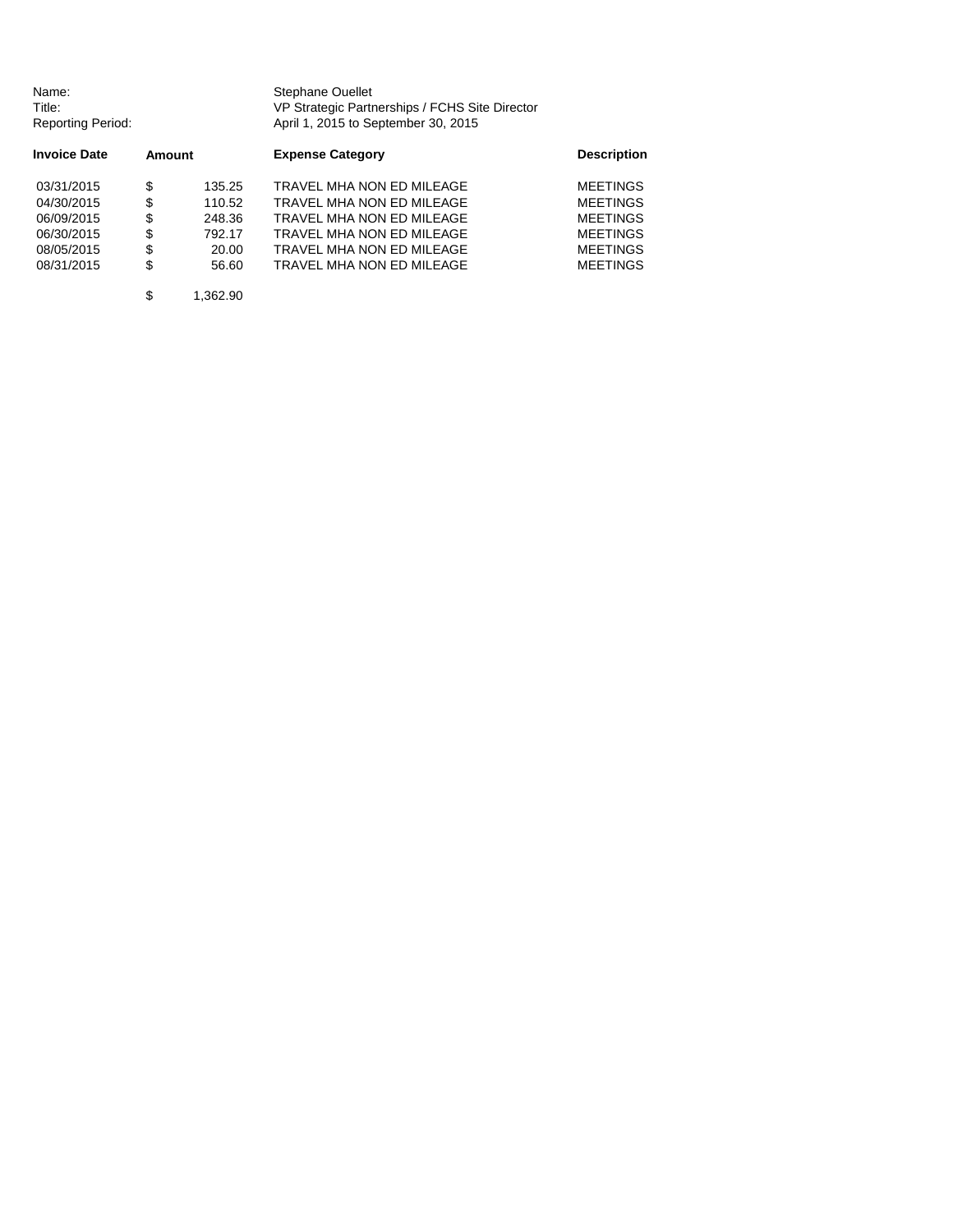| Name:<br>Title:<br><b>Reporting Period:</b> |        |          | Dr Jon Dreyer<br>Chief of Staff<br>April 1, 2015 to September 30, 2015 |                    |
|---------------------------------------------|--------|----------|------------------------------------------------------------------------|--------------------|
| <b>Invoice Date</b>                         | Amount |          | <b>Expense Category</b>                                                | <b>Description</b> |
| 03/11/2015                                  | \$     | 322.00   | TRAVEL MHA NON ED MILEAGE                                              | <b>MEETINGS</b>    |
| 04/02/2015                                  | \$     | 433.00   | TRAVEL MHA NON ED MILEAGE                                              | <b>MEETINGS</b>    |
| 06/17/2015                                  | \$     | 151.00   | TRAVEL MHA NON ED MILEAGE                                              | <b>MEETINGS</b>    |
| 07/28/2015                                  | \$     | 171.00   | TRAVEL MHA NON ED MILEAGE                                              | <b>MEETINGS</b>    |
| 07/28/2015                                  | \$     | 285.00   | TRAVEL MHA NON ED MILEAGE                                              | <b>MEETINGS</b>    |
|                                             | \$     | 1.362.00 |                                                                        |                    |